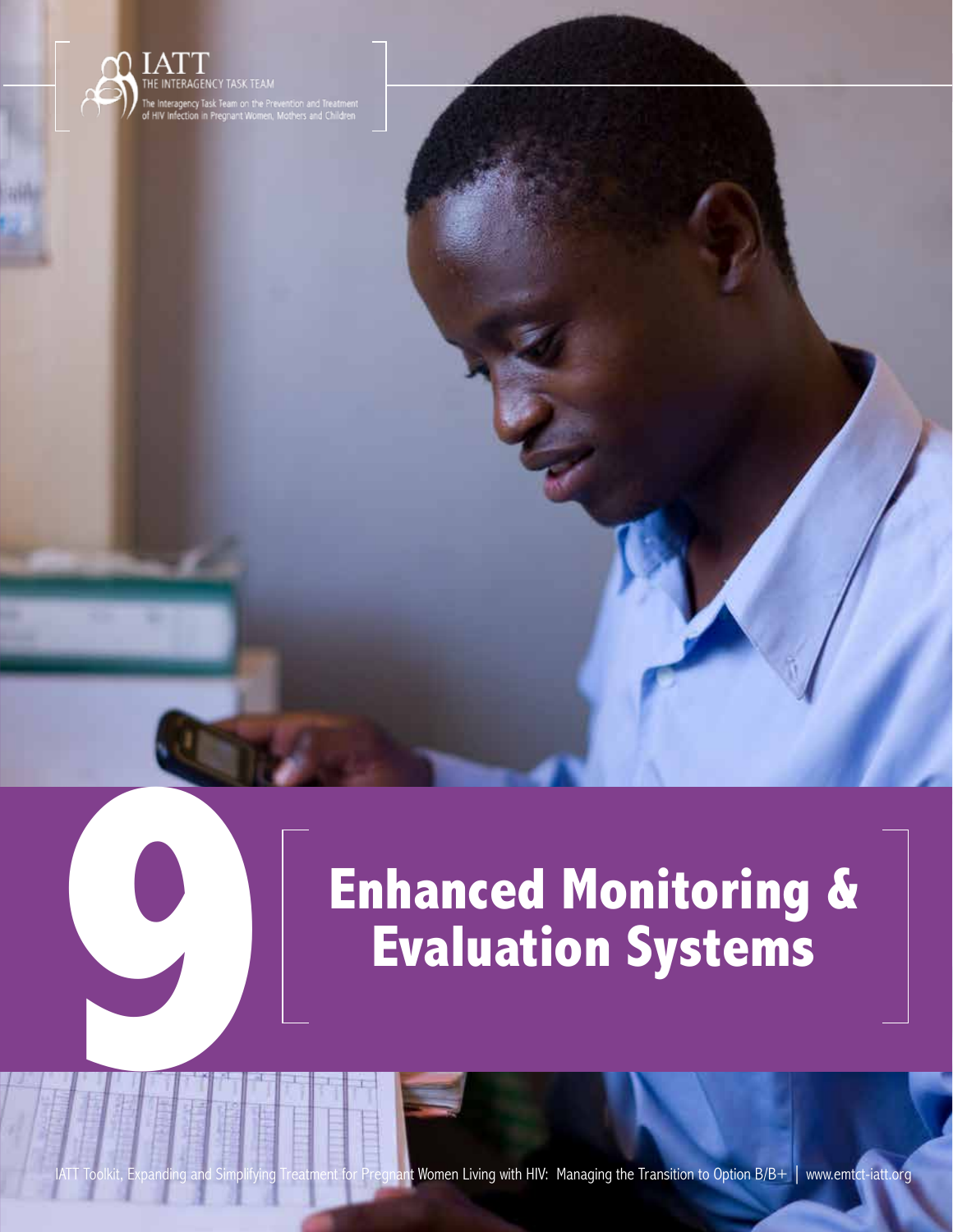# **9.1 Background Information**

This document describes the characteristics of national and subnational M&E systems needed to optimize the monitoring and evaluation of programmes implementing Option B/B+ and targets MOH staff and M&E or Strategic Information specialists at the national level. Four key facets of an optimal M&E system are described, as well as critical operations research questions to consider prior to implementing Option B/B+.

Countries should have an M&E plan to monitor progress of national EMTCT efforts through 2015, including subnational monitoring [ *See Global M&E Framework and strategy document (WHO, 2012)*. ] National M&E systems should also meet the minimum standards outlined in the UNAIDS (2008) document *12 Components of a Functional National HIV M&E System.* 

# **9.2 Six Key Points for M&E Systems**

### Key Point 1

#### **PMTCT M&E and ART M&E systems must be integrated**

Traditionally, PMTCT services are delivered in ANC sites and ART is initiated and delivered at ART sites using separate M&E systems and tools that typically do not link women across service delivery areas effectively. Given that Option B+ requires that ART services be integrated into the MNCH platform, M&E systems for ART and PMTCT will also need integration for accurate reporting of pregnant women newly initiating ART. An "integrated M&E system" is defined as a system where an individual patient can be followed from enrolment in first ANC visit through followup in ART services using a unique ART patient identification number to link a patient across registers, facilities and patient held cards across different service delivery areas.

- How will information on ART initiation be recorded if ART is initiated in ANC?
- If ART is not initiated in ANC, how is the woman's pregnancy clearly indicated in the ART register to permit tracking of pregnant women?
- How will the number of pregnant women initiating ART be aggregated for national reporting across service delivery models (e.g., pregnant women initiating ART in ANC or ART)?
- Will there be a single, consistent data source for pregnant women initiating ART for monthly aggregation and reporting? (Can the current drug-dispensing register be used to identify pregnant women starting and continuing ART?)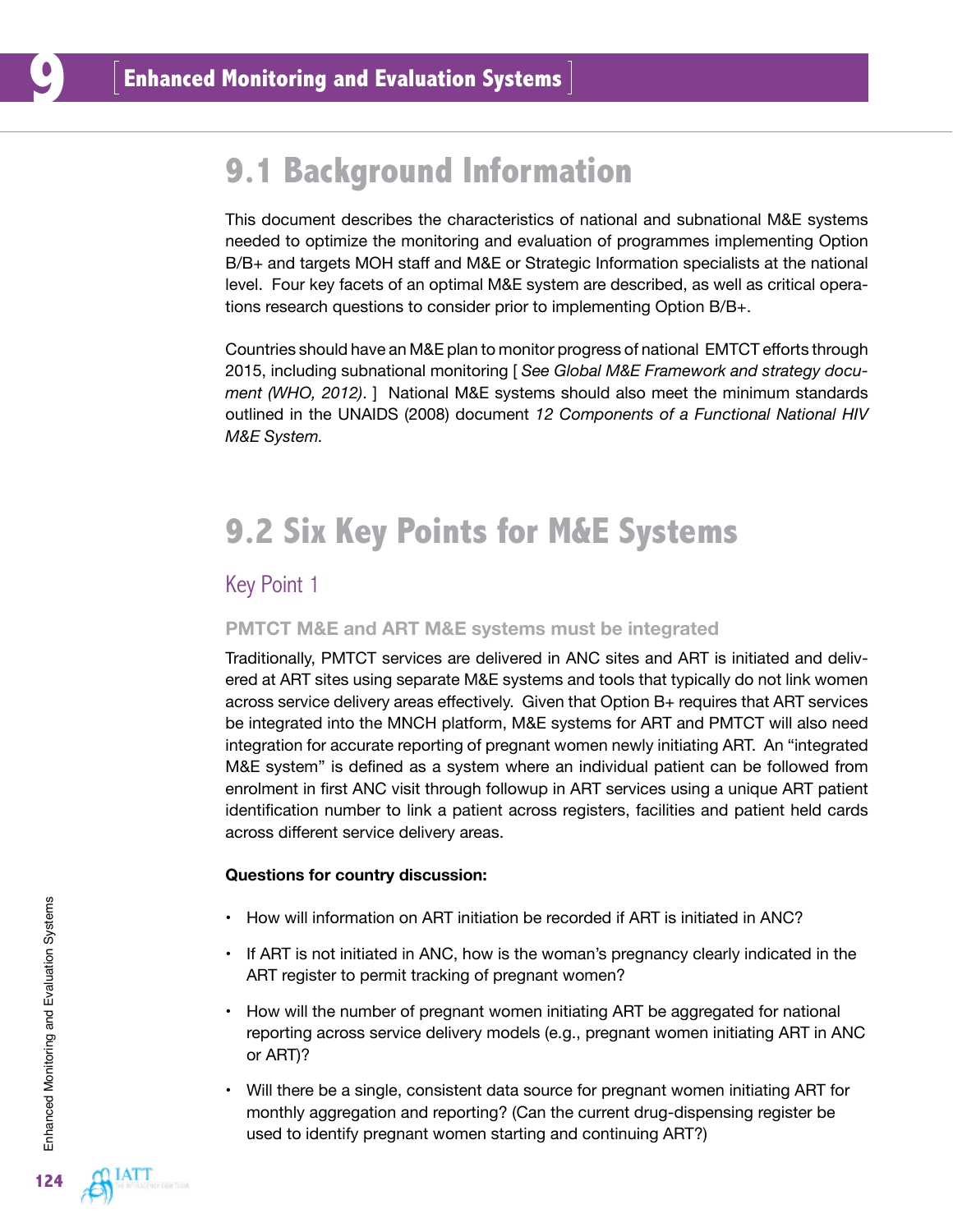

## Key Point 2

**Each pregnant woman should be assigned a unique patient identifier which permits tracking over time, and across service delivery areas when women's long term care is transferred from MNCH to ART and also links a mother to her infant.** 

#### **Questions for country discussion:**

- **• Patient identifier (PID) for pregnant women:** Is there a single unique patient identifier for a pregnant woman? What programme does it represent (e.g., ANC number? MNCH number? Maternity number? ART number? Pre-ART? Other?) Who assigns the PID? Where is this number recorded? Registers, patient card, infant card?
- **• Linking women across services and referral to ART:** Does the PID link a woman across services? Or does each programme assign a new PID? For example, does the woman use the same PID at ANC, maternity, postnatal care and ART? If the woman is referred to an ART programme at a different facility, is she assigned a new PID?
- **• Linking mother and HIV exposed infant:** Is mother's PID recorded on infant records? Does infant receive a unique PID for tracking? Is the infant PID for HIV exposed infant follow up care (e.g., co-trimoxazole prophylaxis, PCR testing) linked with her ART number if she is determined HIV-infected?

# Key Point 3

**National M&E tools and methods must include longitudinal monitoring of pregnant women initiating Option B/B+ and mother-infant pairs in order to evaluate whether women who initiate ART during pregnancy remain on ART, and that infants receive clinical care, including determination of final HIV status.** 

- Are current PMTCT tools visit based or longitudinal? If visit-based, how feasible is it to introduce longitudinal registers?
- Does the current M&E system report retention of PMTCT or ART cohorts? What is the feasibility of reporting retention of pregnant and postpartum women on ART, 6, 12 and 24 months after ART initiation? Is there a system to identify women and infants who are lost to and require follow up? What is the feasibility of introducing a national indicator on retention of pregnant women and mother-baby pairs?
- Does M&E system use cohort reporting? [ *see Malawi National M&E tools for useful examples* ]

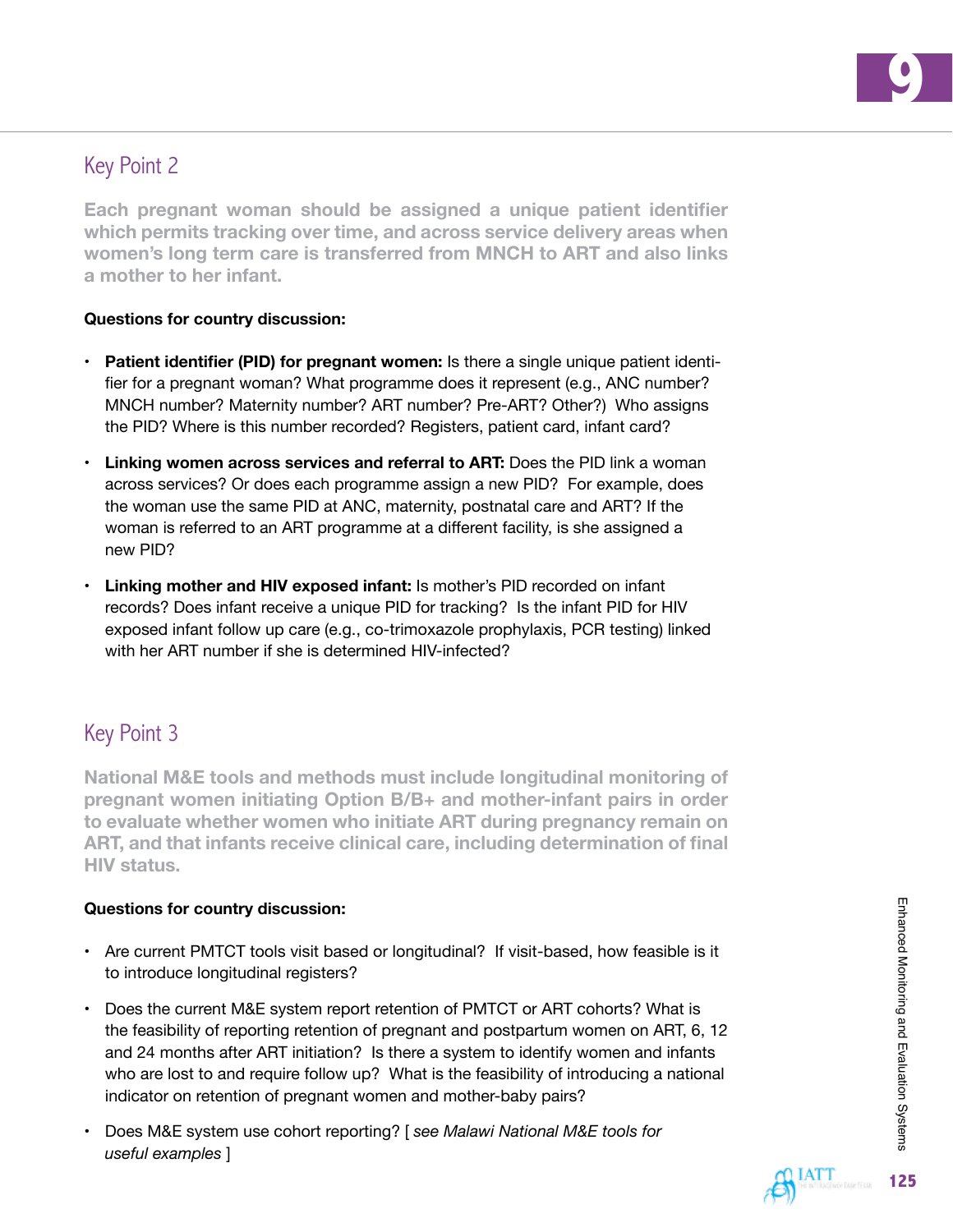- How does the national programme intend to monitor retention following implementation of Option B+:
	- Retention of pregnant women 6, 12 and 24 months after initiating Option B/B+ treatment
	- Retention of women enrolled in PMTCT (possible outcomes: attendance at 4 ANC visits, ARV prophylaxis/ART dispensed or initiated; facility deliveries, infant ARV doses provided)
	- Retention of mother-baby pairs from first ANC visit through determination of final infant HIV status at 18 months
	- Retention of HIV-exposed infants (HEI) in follow up care and linkage to ART for children determined to be HIV-infected
	- Retention of HIV infected infants and children who started ART

## Key Point 4

**Data should be reviewed quarterly at district level and at least annually at national level and results used for quality improvement and programme adjustment.** 

- Is there an annual data review/validation process that includes M&E and programme personnel?
- Is there a system for using data for quality improvement at each level of the system? What mechanisms exist for programme and M&E staff to collaboratively develop tools and training materials to optimize documentation of Option B+ critical at the planning phase?
- Is there a system for disseminating and reviewing subnational data and using data for programme review and progress towards targets?
- Key indicators for programme review might include: 1) What is the retention rate of pregnant women 6 and 12 months after ART initiation? 2) What proportion of HIV exposed infants are enrolled in HEI follow up care and received co-trimoxazole and EID by 8 weeks of age; 3) What proportion of women initiating ART obtain CD4 (or VL) testing within 6 months of initiation; 4) What is the proportion of HIV exposed infants from the PMTCT cohort who have a final status at 18 months?
- If country sees the need for revising tools (registers, patient cards for ART, introduction of longitudinal registers for mother-infant pair, HEI follow up), what is the process for reviewing and revising tools? Timeframe?

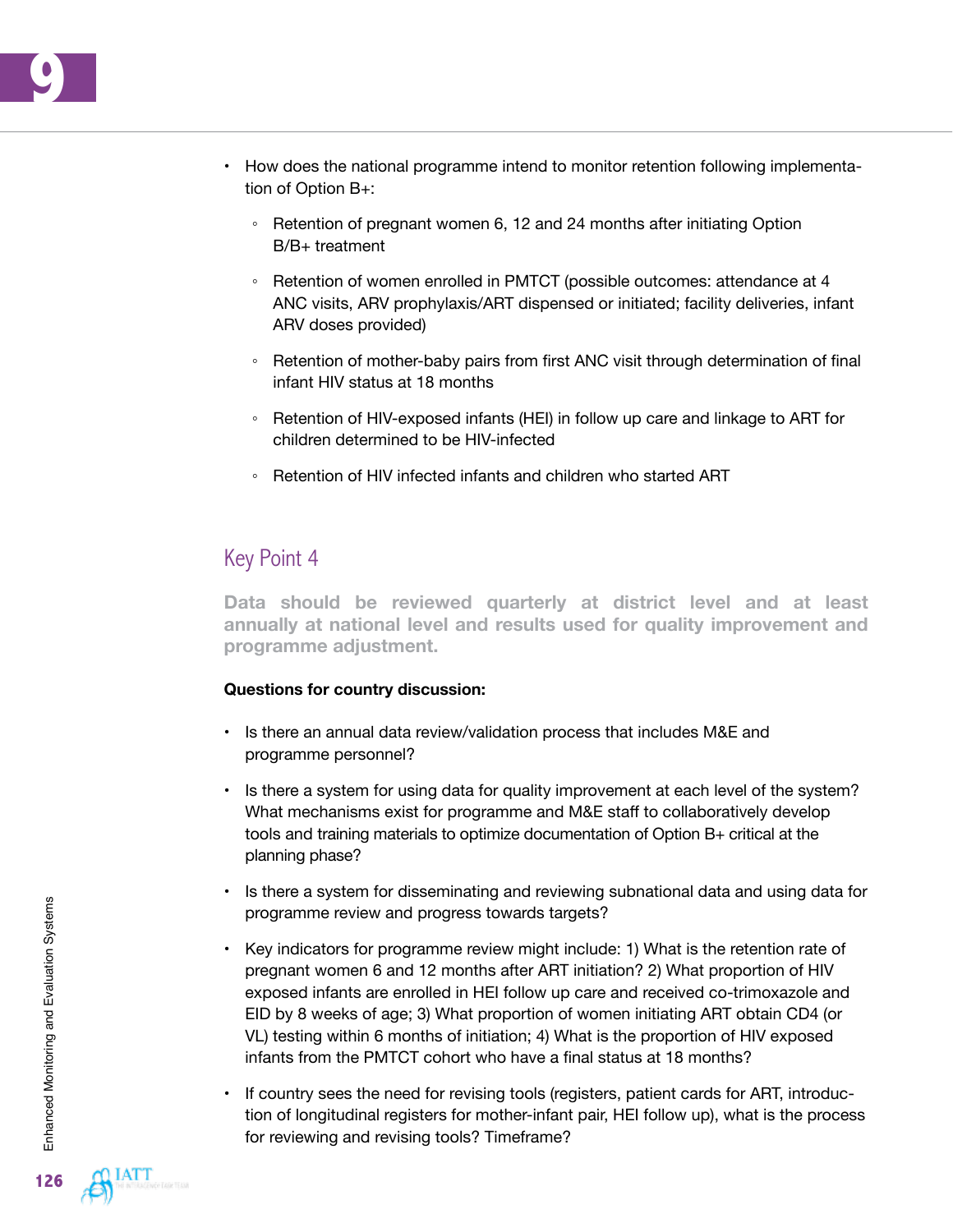**9**

• Have the financial costs for annual data review meeting, revising tools, printing registers, patient cards, training materials and training sessions been included in programme budget?

# Key Point 5

**Routine data quality assurance activities should be included in programme implementation plans in order to accurately measure achievements of a new programme. Assessing the accuracy and completeness of routine indicators is a key activity.** 

- Data quality:
	- Are data quality audits or assessments conducted routinely (at least annually) at facility, district and national level?
- Will districts verify that facilities are using the most recent version of the national data collection tools? Are all staff trained on how to use the data collection tools?
- How do current data collection tools impact data quality? What steps are taken to avoid double counting of women receiving services at different service delivery areas?
- How will districts validate the accuracy of monthly programme data after implementation of Option B/B+? Will this require updating current methods for validation?
- Quality of clinical services:
	- What site supervision systems are currently in place to ensure quality service provision and data collection? Is the routinely collected M&E data used for assessment and improvement of quality of care? What other measures are used to assess quality of care in-country?
- Have health care workers been trained in latest national ARV guidelines? Are current ARV regimens available at the facility? Have registers and patient tools been updated to reflect latest national ARV guidelines? Is there a process in place to do so?

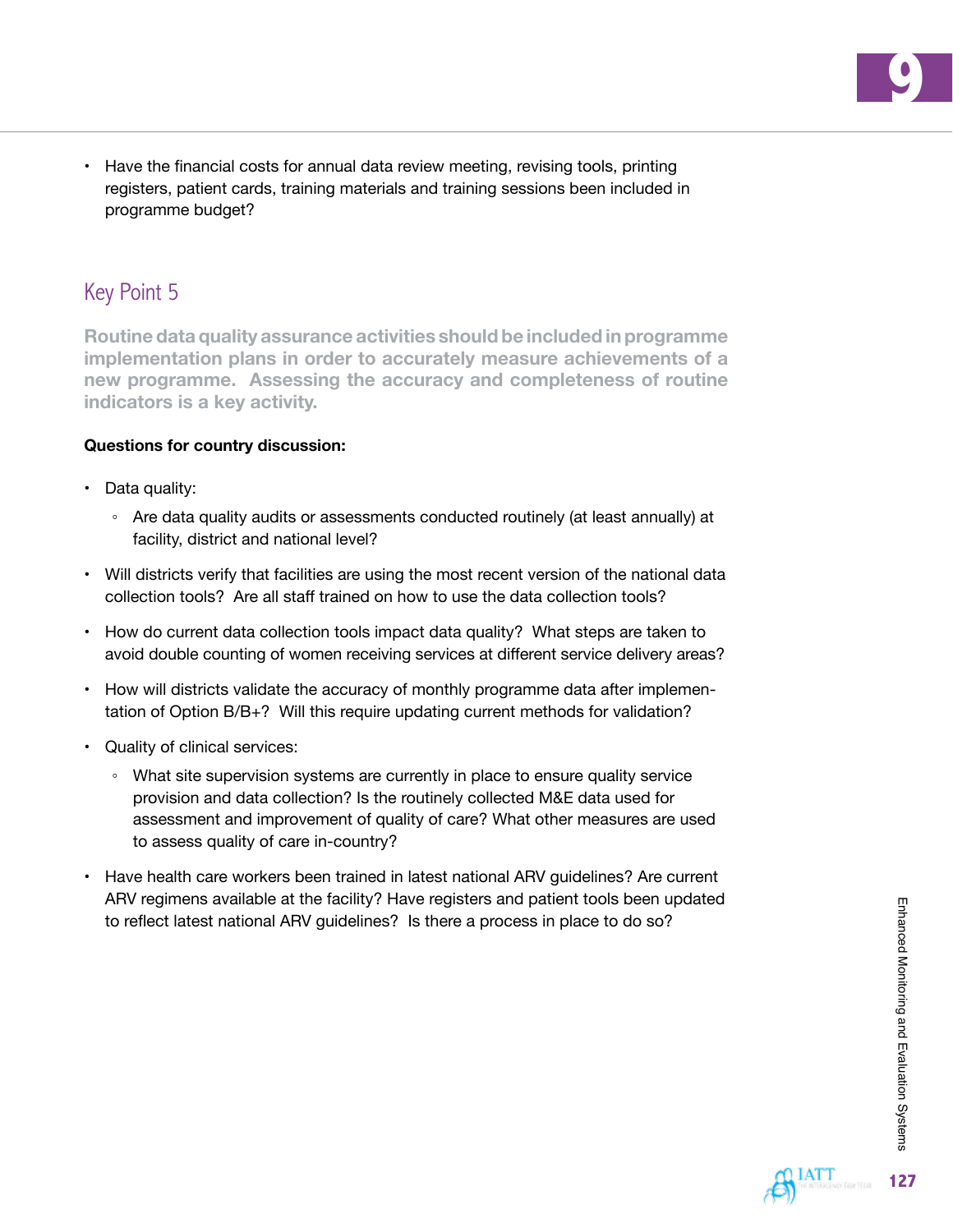

# Key Point 6

**Operations research questions should be defined from the onset and integrated into programme roll-out.** 

There is currently limited evidence to guide many decisions about programme implementation. Where possible, comparisons of different service delivery approaches can be built into operational plans, although specific protocols and additional data collection may be required. MOH staff, M&E specialists and programme implementers at the national level should prioritize programme implementation questions and coordinate operations research efforts among donors as they roll-out their programmes.

- Data collection:
	- Is there a data collection mechanism to review operational bottlenecks?
	- Do any data gaps exist? What data needs exist beyond data captured within routine monitoring? Is it feasible to establish sentinel cohort monitoring systems to provide more comprehensive review of programme outcomes and impact of Option B+ implementation?
- Integration and human resources:
	- How can the workforce and configuration of MNCH clinics be organized to manage the additional tasks and workload involved in initiating HIV-infected pregnant women on lifelong ART and engaging them in care?
	- How does increased workload affect other MNCH services?
- Acceptability/Feasibility of lifelong therapy:
	- What regimen options exist for HIV-infected pregnant women who decline lifelong ART?
	- Are there any myths and misconceptions around ART? What are community, facility and health care worker perceptions of Option B+?
- Programme outcomes:
	- Birth outcomes and toxicity monitoring of women and exposed infants since there is limited experience with the use of the recommended drugs in pregnancy, particularly first trimester exposures.
- Retention/Referral:
	- How will facilities with PMTCT programmes, but no ART services ensure functional linkages?
	- How can women and their infants be tracked across services delivery sites (i.e., ANC, MNCH, HIV clinics) to ensure an uninterrupted continuum of care?
	- What are the roles/functions of peer educators, community health workers and other community organisations to optimize retention in ART for post-partum